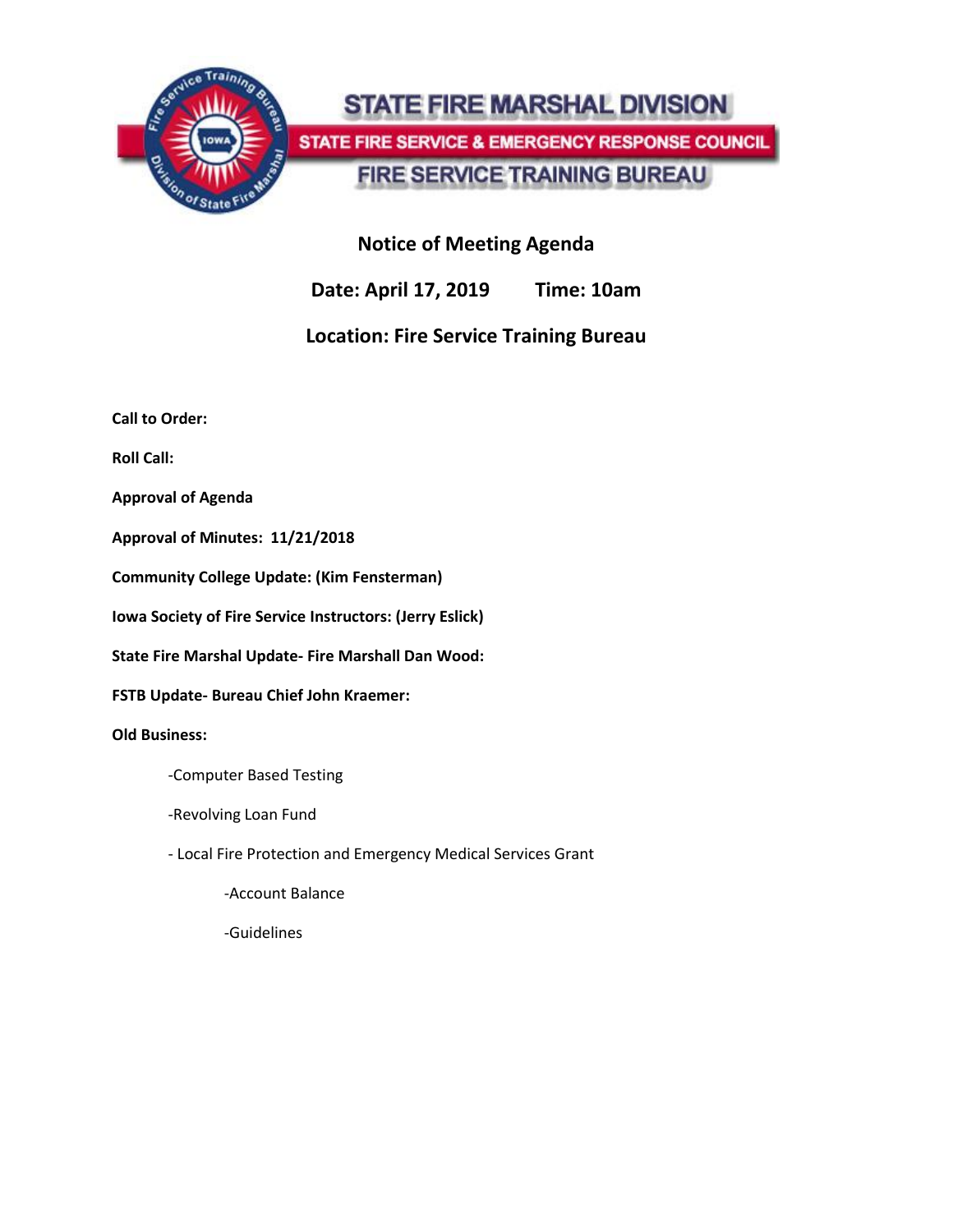

**New Business:**

**Election of Officers:**

**-Chair**

**-Vice Chair**

**Review of Council Seats to Expire/Filled in 2019:**

**-Jeff Kling, Public Member 6/30/19**

**-Justin Adams, Iowa Association of Professional Fire Chief's 6/30/19**

**-Iowa Professional Fire Fighters Association**

**Other Business:**

**Council Member Comments:**

**Action Items:**

**Public Comments:**

**Adjournment:**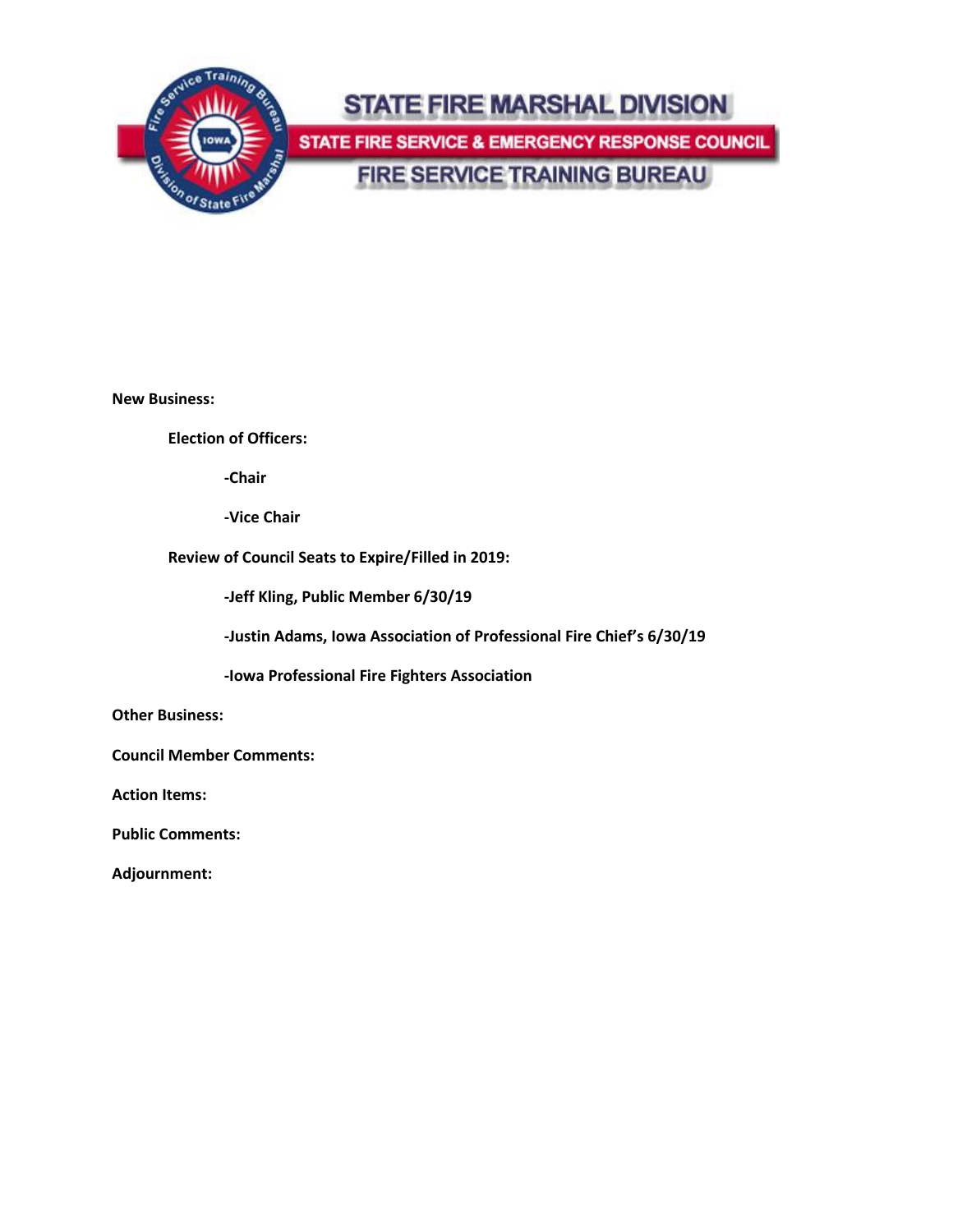

# STATE FIRE MARSHAL DIVISION

**STATE FIRE SERVICE & EMERGENCY RESPONSE COUNCIL** 

# **FIRE SERVICE TRAINING BUREAU**

# **Meeting Minutes**

# **April 17, 2019**

# **Fire Service Training Bureau**

# **Council Members Present**

- Justin Adams, Chair IA Association of Professional Chiefs
- Jeff Kling, Vice Chair Public member
- Mike Bryant IA Association of Professional Firefighters
- Thomas Craighton Emergency Medical Services
- Ellen Hagen IA Fire Chiefs Association
- Pam Kenkel Public member
- Lonni Koch IA Firefighters Association
- Ray Reynolds IA Association of Professional Fire Chiefs

# **State Fire Marshal and FSTB Staff Present**

- Dan Wood State Fire Marshal
- John Kraemer FSTB Bureau Chief
- Steve DeJoode Former Interim Bureau Chief
- Jim Kenkel FSTB Special Programs Manager
- Gary Howard FSTB Certification/Accreditation Program Manager
- Russ Grossman FSTB Field Programs Manager
- Dawn Beisner FSTB Information Specialist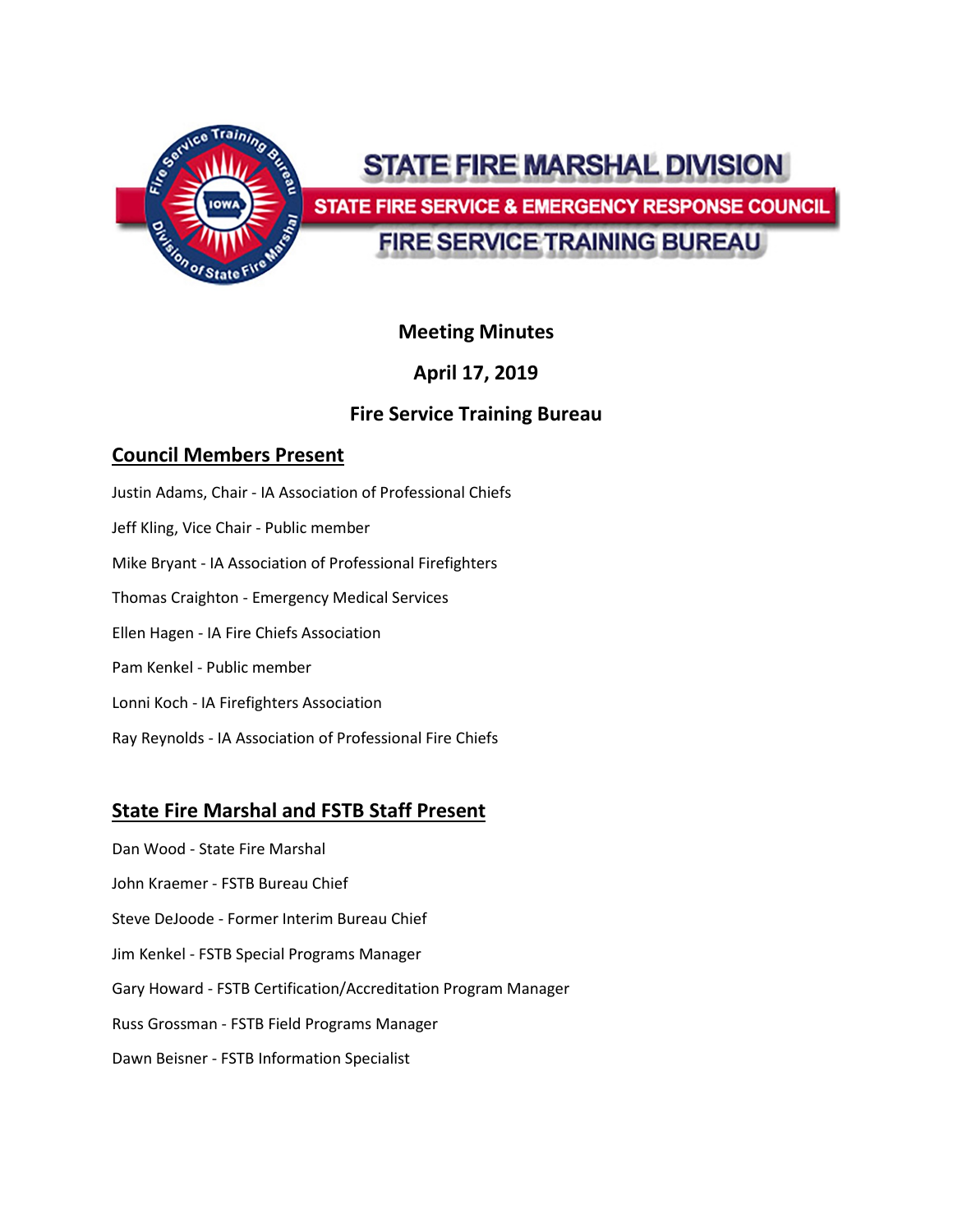### **Absent**

Joe Mullen - Division of Labor, Iowa Workforce Development, Ex-Officio member; Deb Krebill - IA Fire Chiefs Association Alicia Lidtke - IA Firefighters Association

### **Guests:**

Kim Fensterman - Kirkwood Community College

Jerry Eslick – Iowa Society of Fire Service Instructors

Chief Dave Rierson -Iowa Association of Professional Fire Chiefs

### **Call to Order:**

Chairman Adams called the meeting to order at 10:04 AM.

# **Approval of Agenda:**

Motion to approve agenda by Ellen Hagen; second by Thomas Craighton. Approved.

### **Approval of Last Meeting's Minutes:**

Motion to approve amended minutes by Ray Reynolds; second by Jeff Kling. Approved.

### **Community College Report (Kim Fensterman):**

Many new Fire Coordinators at the community colleges. Kim has provided Russ Grossman with a list of those members, and she will work with him to arrange a community college meeting.

#### *Action item*

Ray Reynolds requested that the community colleges provide a breakdown of tuition costs for the various certification levels. John Kraemer will work with Kim to get that added to the agenda for the next community college meeting, and will report back to the Council.

### **IaSFSI Report (Jerry Eslick/Thomas Craighton):**

Past President, Jerry Eslick, introduced Thomas Craighton as the new President of the IaSFSI. Thomas Craighton report: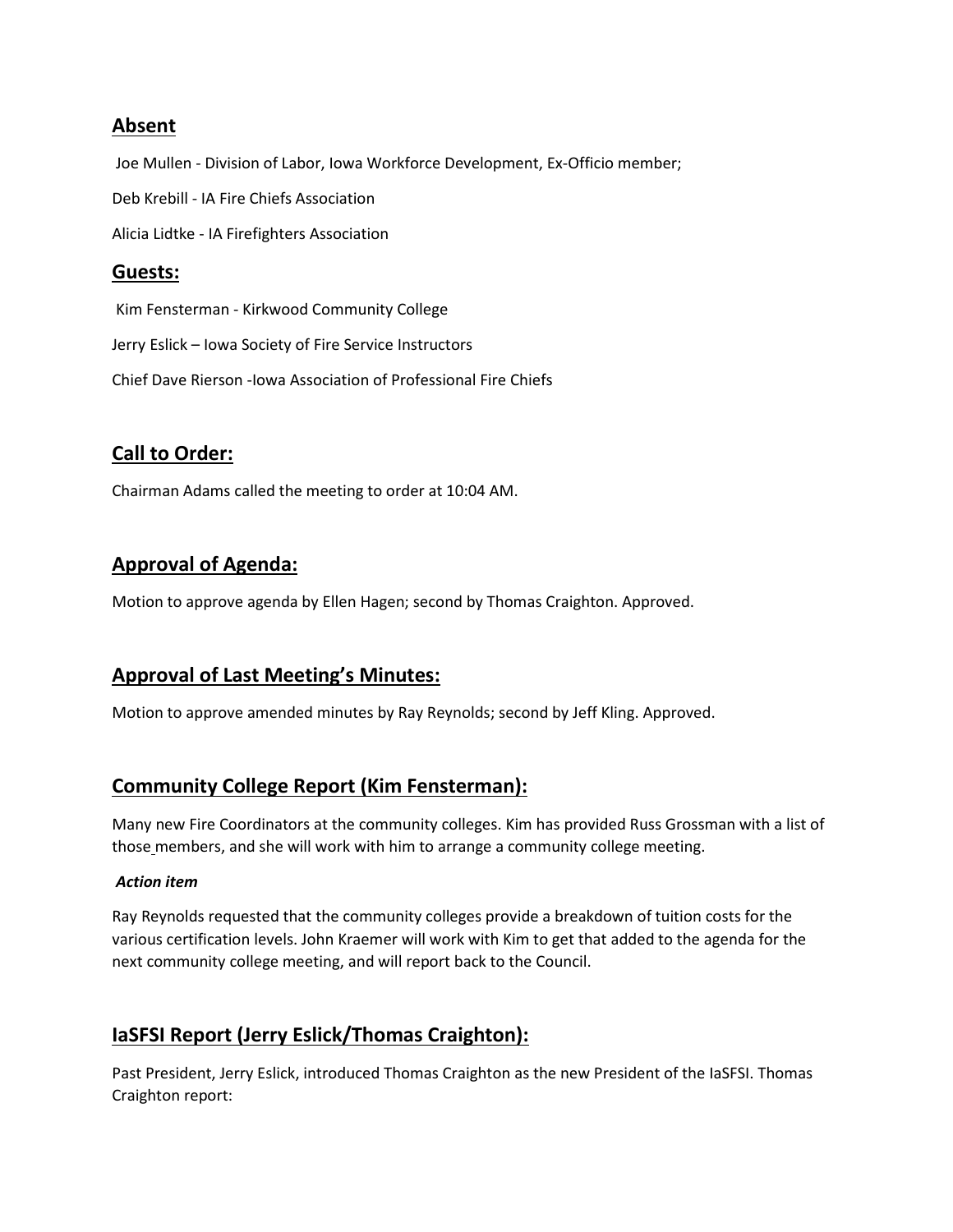- Looking forward to the Annual Instructors Conference in December 2019.
- Based on the results of a survey sent out to the membership, the instructors showed an interest in having two conference per year - Spring/Fall.
- He is working with the FSTB to make the conferences a joint effort to help standardize processes and procedures for instructors.
- John Kraemer stated that he would like to concentrate on investing in the continuing education of the Field Staff to ensure that they maintain competency, and would like to implement a Code of Conduct to promote the professionalism of the position.

# **SFM Update (SFM Dan Wood):**

- Inspection Bureau 2 new hires Inspections Bureau behind in school inspections
- Fire deaths at 25 this year 56 fire deaths in 2017, and 39 in 2018
- No change to Building Code/Electrical Bureau
- Any legislative bill that has to do with the fire service will require a cost analysis moving forward

#### **Legislative Update as of 4/17/2019**

- House FIle 711 \$100/yr for volunteer firefighters still alive
- House Bill 1113 Propane Gas Association proposes to give SFM one SAC position and three inspector positions to regulate propane - they would fund the whole process - still alive
- Senate Bill 1042 School inspections SFM recommended to follow NFPA 3000 SFM Wood suggested that it would make sense to use County Emergency Managers since there are 99 of them - still alive
- House File 9 Licensed electricians only need to be on site 25% of time dead
- Senate File 67 New rules for commercial buildings (movie theaters, skating rinks, etc) argued that enforceability of this not possible
- Senate Study Bill 1035 Fireworks control take away all local control, no zoning, nothing to control where fireworks stands can be located - died
- House Study Bill 193 Give cities and counties ability to cite codes for fireworks violations giving locals more control - still alive

#### **Account Balances to Note**

- \$656,160 Revolving Loan Fund 2017 2018
- \$397,874.07 Fireworks Fund 2017 2018

### **FSTB Update - Bureau Chief John Kraemer:**

#### **FSTB positions**

- Replacing 2 positions due to retirements Accounting Technician 3 (Linda Thede) and Fire Service Technical Assistant (Carl Link)
- John Kraemer and Robin Snider sharing accounting duties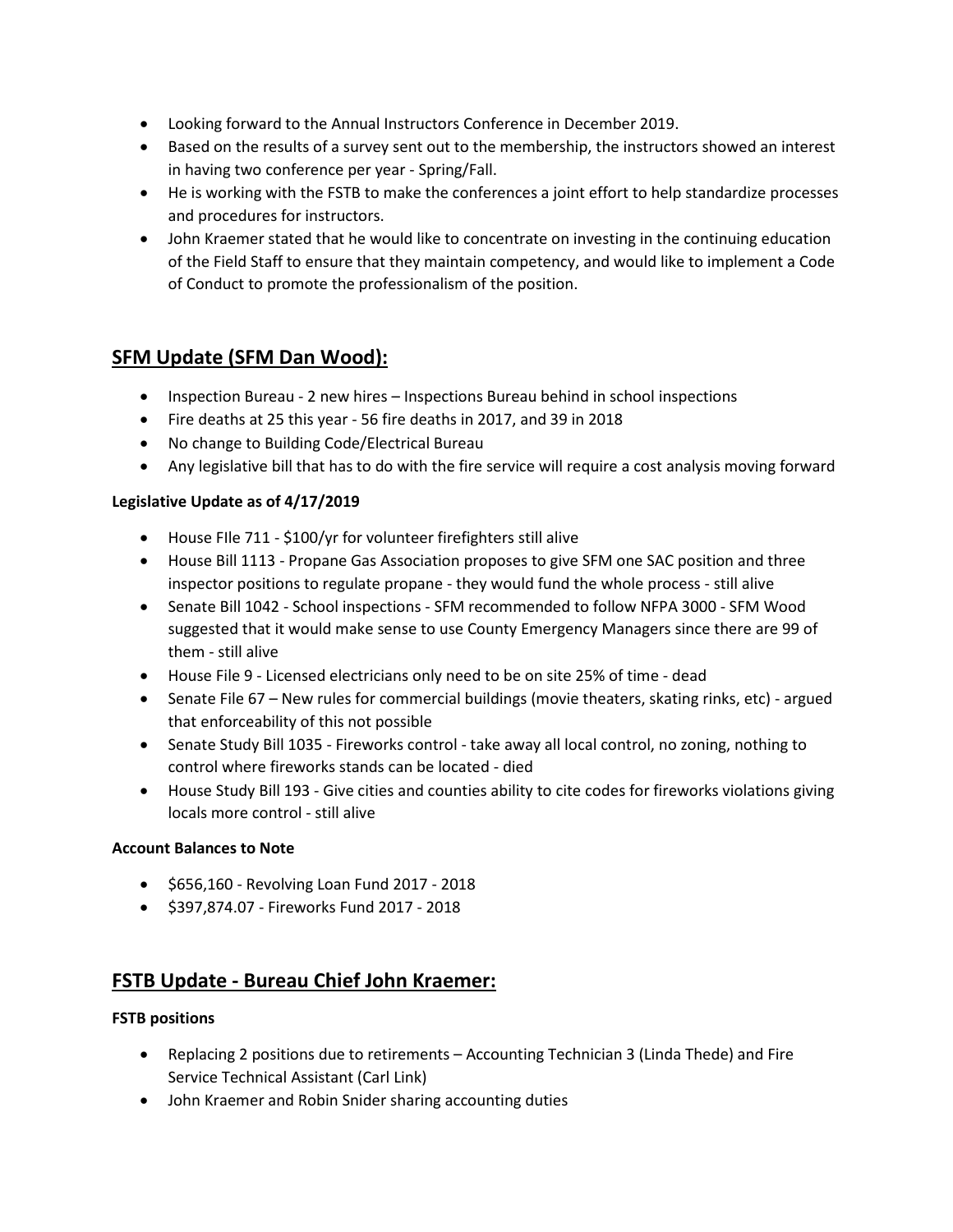• Jim Kenkel and Russ Grossman will cover training prop deliveries

#### **Budget**

- FY19 GF Appropriation (FT salary/benefits): \$815,345
- FY19 Volunteer Firefighter Training Fund: \$825,520
- Paul Ryan Fund: Varies based on firefighter license plates purchased.
- Firefighter Training Income Tax Check-Off Fund: Varies based on individual donations. Most vulnerable as it competes with the Veterans Fund.

#### **NFA Grant**

• FY19, NFA awarded Iowa \$20,000 grant to be applied towards course offerings (instructor, officer). FY20, this grant was not put into the federal budget by NFA. FSTB will continue to support coordinating 6 instructor and officer classes using own training funds.

#### **Fire Equipment Revolving Loan Fund**

• John Kraemer suggested that the Council allow interested parties to apply anytime.

#### *Motion:*

Motion by Mike Bryant for Council that any applications for \$100,000 or more be accepted and brought to Council for approval when received and as funding allows. Seconded by Ellen Hagen. All approved. Motion Carries.

#### **Reminder: Volunteer Firefighter Training Fund Purpose**

• Pays for basic and advanced firefighter training - reimburses FSTB and our partners in providing such training (PRI, NECAS, Customized Fire, community colleges and other entities).

#### **FSTB Operations Account**

- This account comes from administrative fees, which fluctuates based on the number of courses offered. This pays for all operational costs - lease, lights, IT, repairs, and all necessities to provide and support the Bureau in providing such training.
- Expenses have increased and we are at "CAPACITY" need to have money to cover increasing costs and provide services - training needs are critical.
- Currently have 100 Temporary Training Specialist 1's positions DPS working on allowing another 25 positions – need to increase capacity to add more good instructors.
- Lease increased from \$60,000 to \$112,400, per year beginning on July 1, 2018
- In addition, ISU began charging an 8% finance fee on July 1, 2018. Since financial operations have moved from ISU to DPS, FSTB now will save between \$3,000 to \$4,000 per month on finance fees.

#### **Accreditation**

**IFSAC**

• Gary Howard and John Kraemer attended IFSAC conference in Oklahoma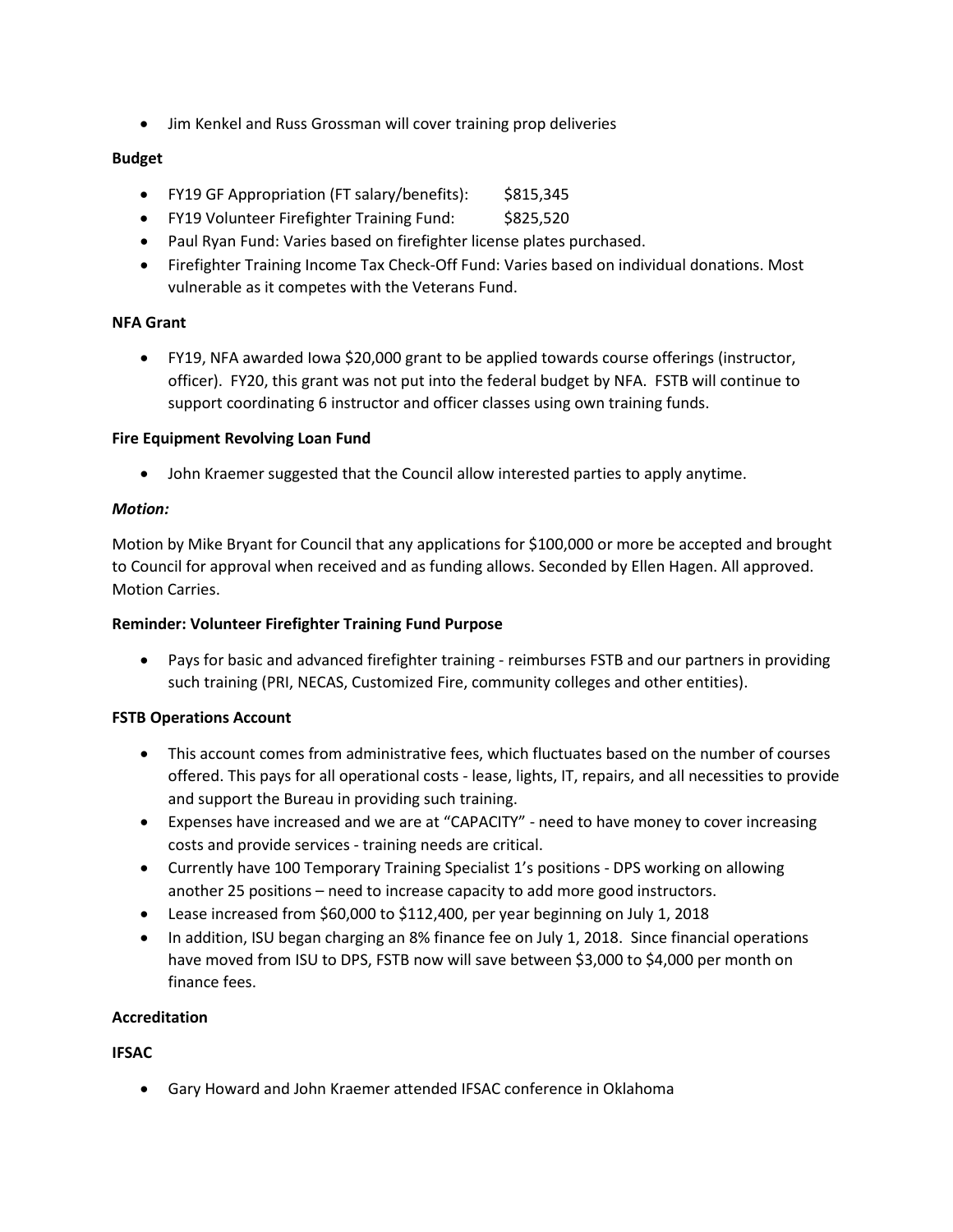- NFPA changing firefighting Hazmat training standard from 472 to 1072. Iowa will align as well.
- FSTB maintains IFSAC accreditation never lost it
- Next IFSAC site visit in 2023 2-3 day visit

#### **ProBoard**

Goal to obtain ProBoard accreditation again in Fall of 2019

• Working on procedures for computer-based testing, then can then apply for re-accreditation

#### **Certification Exam Re-Takes**

- Budget concern no increase in fees for over 20 years while FSTB certification and other costs increased. Accreditation/Certification Program was approximately \$25,411 in deficit for FY2018.
- FSTB offering free re-takes of exams was found to be main culprit. (FSTB still paying for proctors, evaluators, travel expenses, sending out testing kits, etc.) while providing free retakes.
- John Kraemer recommended that in order to re-coup costs from the free re-takes that there be no more free re-take of exams - charging a fee per test would cover cost of deficit in Certification.

#### *Motion*

Motion by Ellen Hagen to IFSERC Council that there be no more free re-takes beginning July 1, 2019. There would continue to be an initial certification fee of \$50.00 to cover the candidates initial written and practical examinations. If a candidate fails a written exam, they would be required to pay another \$50.00 exam fee to take the exam again. Practical exams - would have 2 chances to pass any skill on same day of practical exam. However, if a candidate would fail their practical exam session, they would need to pay a \$50 exam fee to test on another day. Candidates have one year to complete their exams to complete the certification process. Seconded by Ray Reynolds. All approved. Motion Carries.

#### *Action Item*

Homework for next meeting – John Kraemer to research what average is for certification fees in surrounding states.

#### **Special Programs**

• Bureau Chief Kraemer suggested to the IFSERC that the FSTB assess a 10% administrative fee when the FSTB is requested to assist fraternal organizations with support of their seminars/conferences, to cover costs with use of FSTB AV equipment, participant registration, and certificate printings.

#### *Motion*

Motion by Thomas Craighton that a 10% administration fee be charged to cover basic costs in support of Special Programs and Conferences. Basically, the FSTB would assess a 10% fee to cover costs associated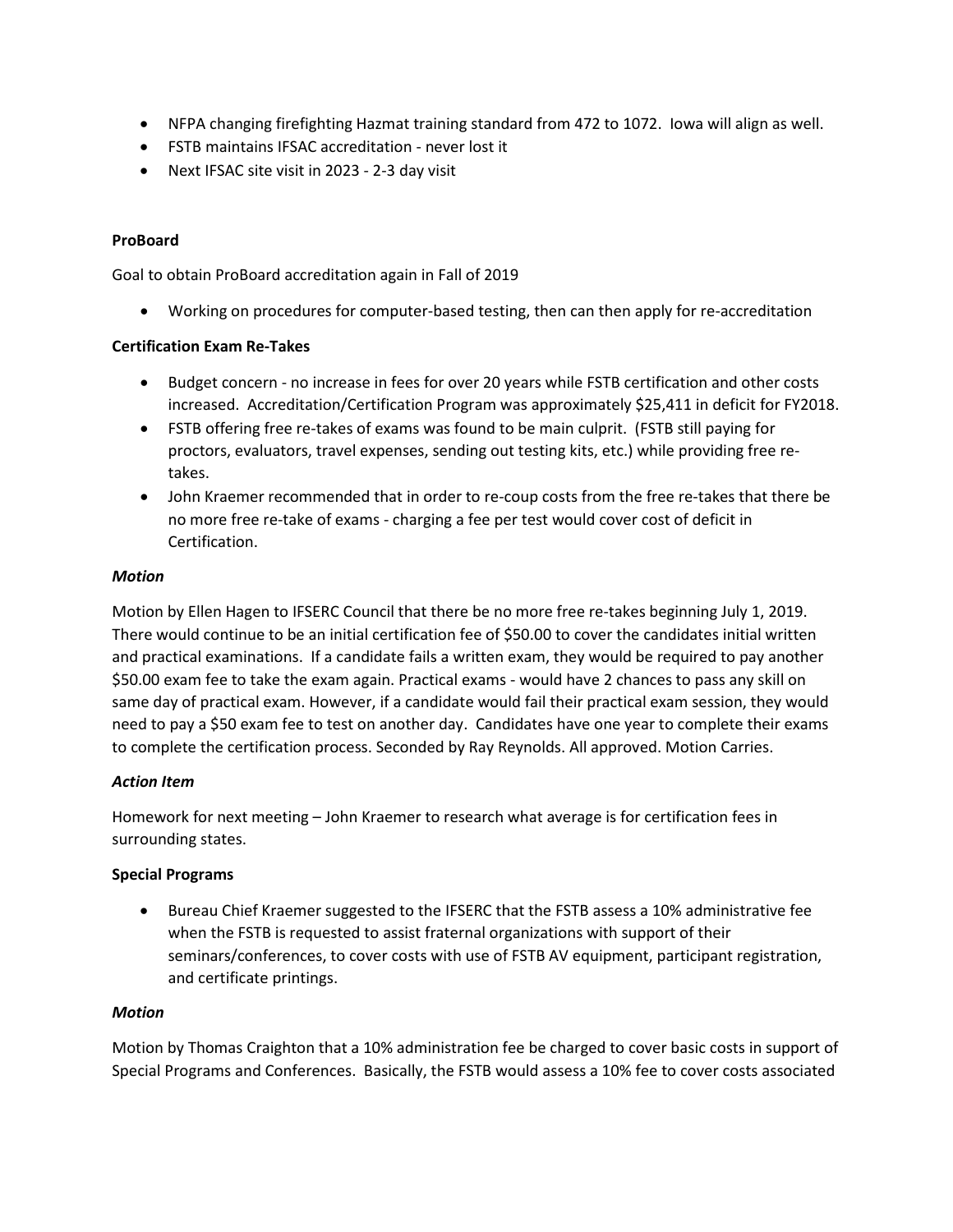with seminars/conferences organized by fraternal organizations to cover registration, certificate, AV and other support needs of such events. Seconded by Jeff Kling. All approved. Motion carries.

#### **Field Programs**

Russ Grossman suggested that a 30% administrative fee be assessed to cover costs associated with support needs when FSTB partners (community colleges, PRI, NECAS, Customized Fire, etc.) coordinate and perform fire service training. Additional research will be conducted to determine actual costs.

#### *Motion*

Thomas Craighton made a motion to table the decision until the next meeting to allow for additional data to be collected and presented. If approved at that meeting, it would be effective immediately for the new fiscal year. Seconded by Ellen Hagen. All approved. Motion carries.

### **Old Business:**

#### **AFG Grant (Steve DeJoode)**

- 2017 Grant 2 pick-up trucks and 1 car fire prop. Trailer and all equipment was ordered.
- 2018 Grant application was submitted but haven't released awards yet.

#### **Revolving Loan Update**

- Frankville obtained a grant, and thus did not need loan.
- Other FDs interested in loan to purchase /update fire apparatus

#### **Firefighter Day on the Hill**

• Future focus is on FSTB facilities - rely on IFSERC Council to help advocate for new/improved training facilities.

#### **New Business:**

#### **Election of Officers**

- Chair, Justin Adams, IAPFC seat expires 6-30-19 Ray Reynolds nominated Justin Adams to continue as Chair. All in favor. Approved.
- Vice Chair, Jeff Kling, Public Member seat expires 6-30-19 Justin Adams nominated Jeff Kling to continue as Chair. All in favor. Approved.